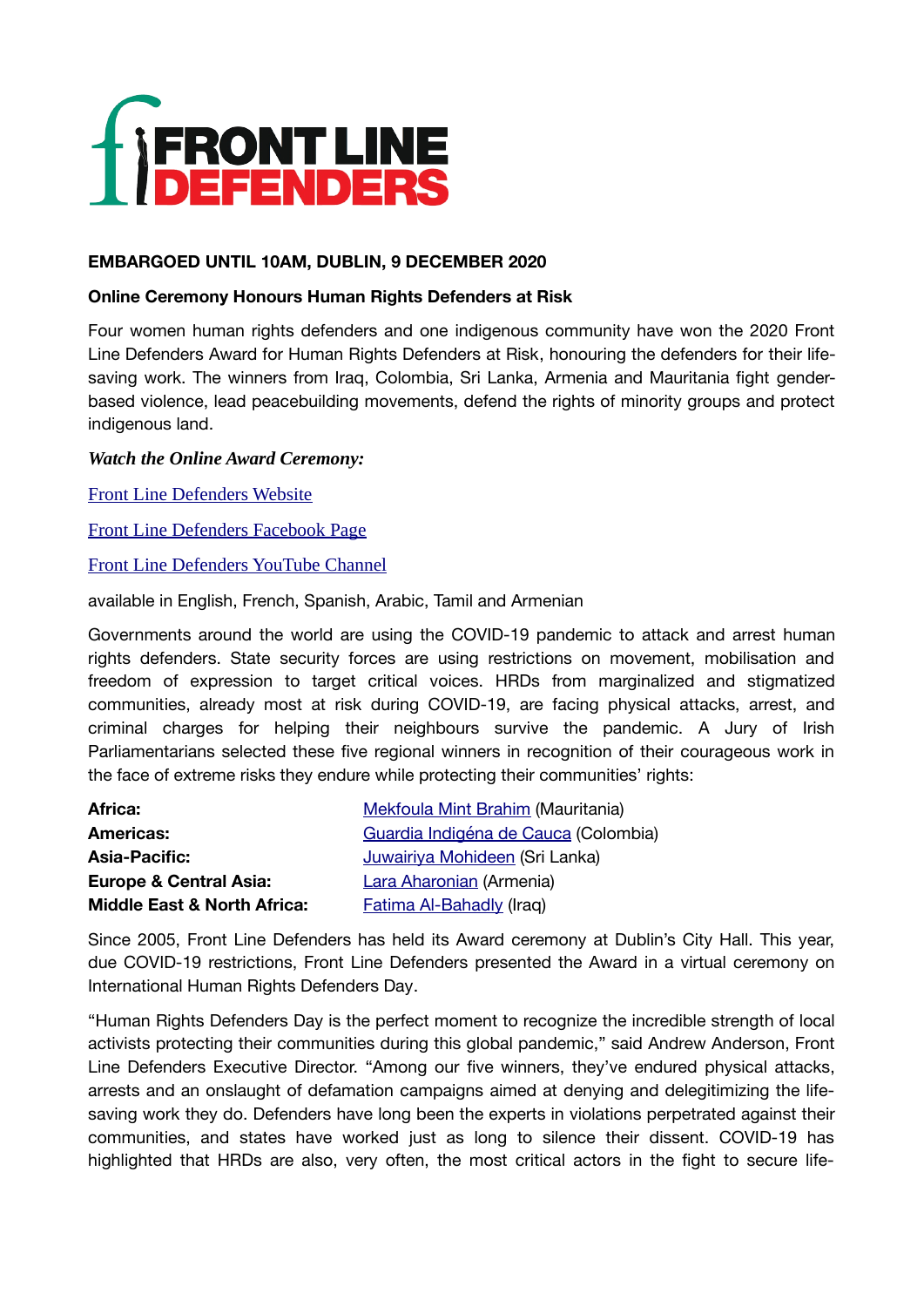sustaining humanitarian aid for the marginalized communities they represented. It is our honour to visibilize their work and stand beside them today."

Front Line Defenders established its annual award in 2005. In 2018, the organisation began recognizing five winners from around the world.<sup>[1](#page-1-0)</sup> The Jury for the 2020 Front Line Defenders Award was composed of Senator Ivana Bacik (Labour); Seán Crowe TD (Sinn Féin); Cormac Devlin TD (Fianna Fail); Gary Gannon TD (Social Democrats); and Jennifer Carroll MacNeill TD (Fine Gael).

## **The 2020 Regional Award Winners:**

### *Africa*

### *[Mekfoula Mint Brahim](https://www.frontlinedefenders.org/en/campaign/2020-africa-regional-award-winner)***, Pour une Mauritanie Verte et Démocratique, Mauritania**

Mekfoula Mint Brahim is a woman human rights defender fighting against religious extremism and discriminatory practices in Mauritania, in particular the discrimination against women and members of the Haratine and sub-Saharan African communities. She is the President of Pour une Mauritanie Verte et Démocratique (For a Green and Democratic Mauritania), a human rights organisation founded in 2009, leading women's empowerment projects in rural areas. She is also a member of Alliance pour la Refondation de l'Etat Mauritanien (AREM), an organisation promoting good governance and fighting against impunity. Mekfoula was arrested and detained twice in February this year with other HRDs as part of continuing harassment against her for hosting a Pour une Mauritanie Verte et Démocratique and AREM meeting at her home.

### *Americas*

### *[The Indigenous Guard of Cauca](https://www.frontlinedefenders.org/en/campaign/2020-americas-regional-award-winner)***, Colombia**

The Indigenous Guard of Cauca - Kiwe Thegnas (Defenders of Life and Territory), member of the organization Asociación de Cabildos Indígenas del Norte del Cauca (ACIN), CRIC branch, is a community life and ancestral resistance composed of women, men, boys and girls who defend their territories in a peaceful, unarmed way. It was created in the violent region of Cauca in southwestern Colombia, and in 2001 began operating as an organised collective. The majority of the indigenous guards belong to the Nasa indigenous group, which is the largest and most organised, and they have trained other communities throughout Colombia over the years to defend their own territories. Their communities have been subjected to multiple forms of violence resulting from the presence of armed actors, the drug trafficking economy and multinational exploitation. Among its many activities, the Guard carries out collective protection actions with its communities, gives talks on awareness raising and peace, tours their territories, gives humanitarian protection for child victims of armed actions, rescues injured people in the context of warfare under the framework of humanitarian action, carries out training on anti-personnel mines (ERM), and organises relief actions for communities that have been massively displaced from their lands. Because of its role, the Indigenous Guard has been subjected to multiple attacks from different actors who seek to break the peaceful resistance of the communities they represent.

### *Asia-Pacific*

# *[Juwairiya Mohideen](https://www.frontlinedefenders.org/en/campaign/2020-asia-pacific-regional-award-winner)***, Muslim Women's Development Trust (MWDT), Sri Lanka**

<span id="page-1-0"></span><sup>1</sup> The five regions are: Africa, Americas, Asia-Pacific, Europe & Central Asia, Middle East & North Africa.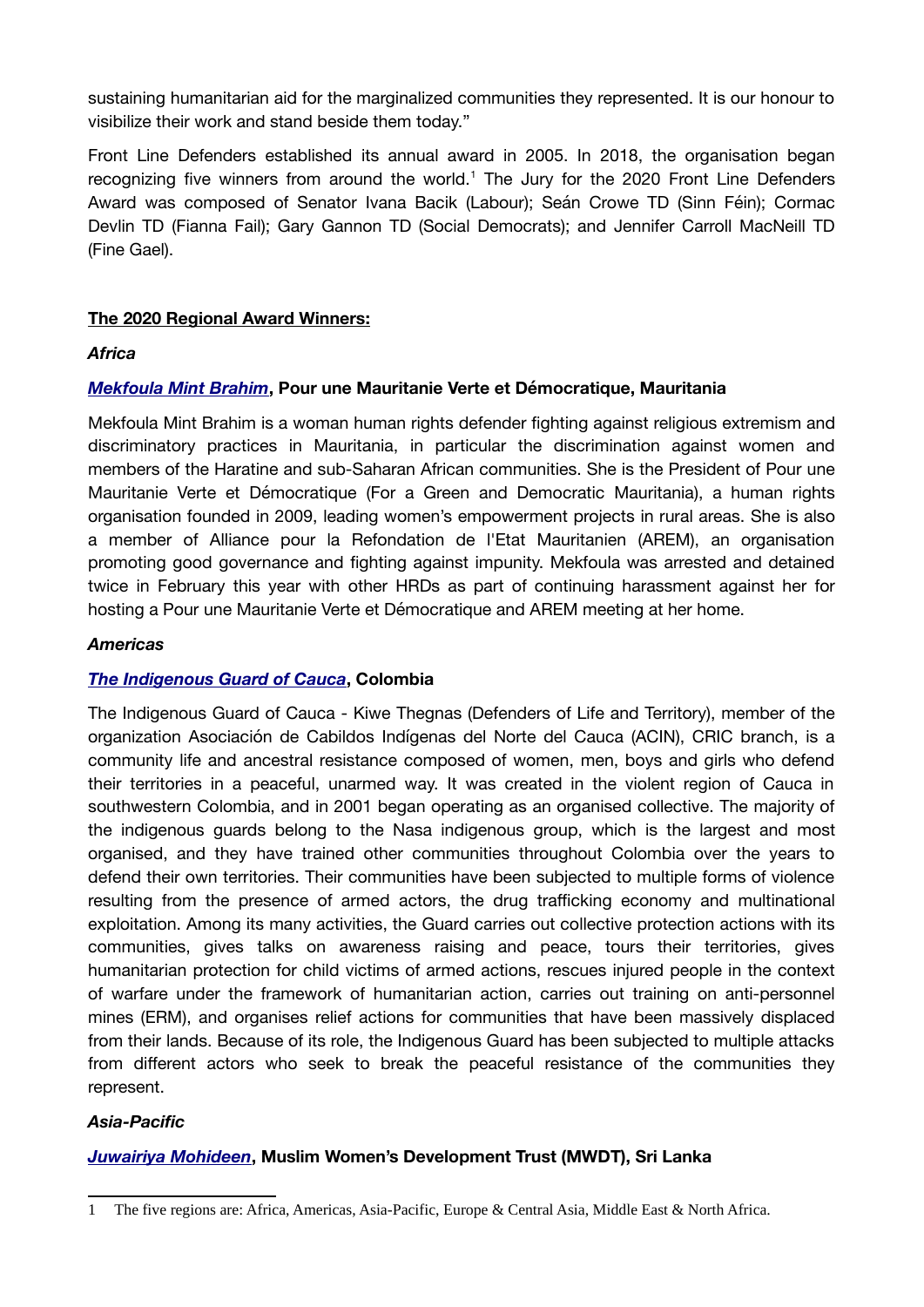Juwairiya Mohideen is a Muslim woman human rights defender based in Puttalam in the North West of Sri Lanka. She and her family are part of the northern Muslim community that were forcibly displaced by the Liberation Tigers of Tamil Eelam in October 1990. 30 years later, she continues to live in a refugee settlement in Puttalam. Juwairiya started her work with the Rural Development Foundation providing support for the IDP community Over a fifteen-year period, she identified a critical gap in dedicated support for women and girls within the local human rights/humanitarian aid sector. In 2010 she established the Muslim Women's Development Trust (MWDT), on which she serves as the Executive Director. MWDT provides daily practical support, comfort, advice and legal assistance to women and girls facing abuse, violence and discrimination. Juwairiya is at the front line of calls for reform in Muslim personal laws which deny Muslim women and girls the basic rights enjoyed by their non-Muslim sisters in Sri Lanka. Juwairiya has been undeterred by threats against her and her family, blatant misinformation and attacks on her character and being labelled as a traitor and shunned by parts of her close knit community.

### *Europe & Central Asia*

#### *[L ara Aharonian](https://www.frontlinedefenders.org/en/campaign/2020-europe-central-asia-regional-award-winner)***, Women's Resource Center Armenia**

Lara Aharonian is a woman human rights defender working to advance women's rights in Armenia. She is co-founder of the Women's Resource Center Armenia, a non-governmental feminist organization based in Yerevan that works to empower women and girls to become active citizens by combatting gender stereotypes and providing psychological and legal support to survivors of gender-based violence in Armenia. Lara Aharonian has extensive experience advocating for women's rights, gender equality and the inclusion of trans, lesbian and bisexual women, in addition to raising awareness on women's sexual and reproductive health and rights. She is also a Board member of Human Rights House (Armenia). After giving a speech in defence of marginalized groups, including LGBT women, at the National Assembly of Armenia in March 2018, Lara came under constant attack from far-right groups and individuals. The new government that came to power following the Velvet Revolution in 2018 does not publicly attack HRDs, but Lara and others are increasingly targeted by right-wing and nationalist groups, and the government is failing to ensure protection for HRDs.

#### *Middle East & North Africa*

#### *[Fatima Al-Bahadly](https://www.frontlinedefenders.org/en/campaign/2020-middle-east-north-africa-regional-award-winner)***, Al-Firdaws Society, Iraq**

Fatima Al-Bahadly is an Iraqi woman human rights defender from the city of Basra in southern Iraq. She is the founder of Al-Firdaws Society, an organization focused on protecting women and girls affected by war and strengthening their role in peace building. Al-Firdaws provides literacy, education and skills workshops and works to bring an end to violence against women in areas where women are most marginalised, including rural areas. Fatima and her organisation raise awareness among community members about the impact of child marriage and early school leaving on women and girls, calling on religious clerics and tribal leaders to recognise the important role that women play in society. Fatima also works with youth to combat the militarisation of society. She fights against the recruitment of children and youth to militant groups and works on their reintegration into society. Due to this work through the years, Fatima has received of death threats and has faced severe social pressure from her tribe.

#### *Interviews with the five awardees can be facilitated in various languages.*